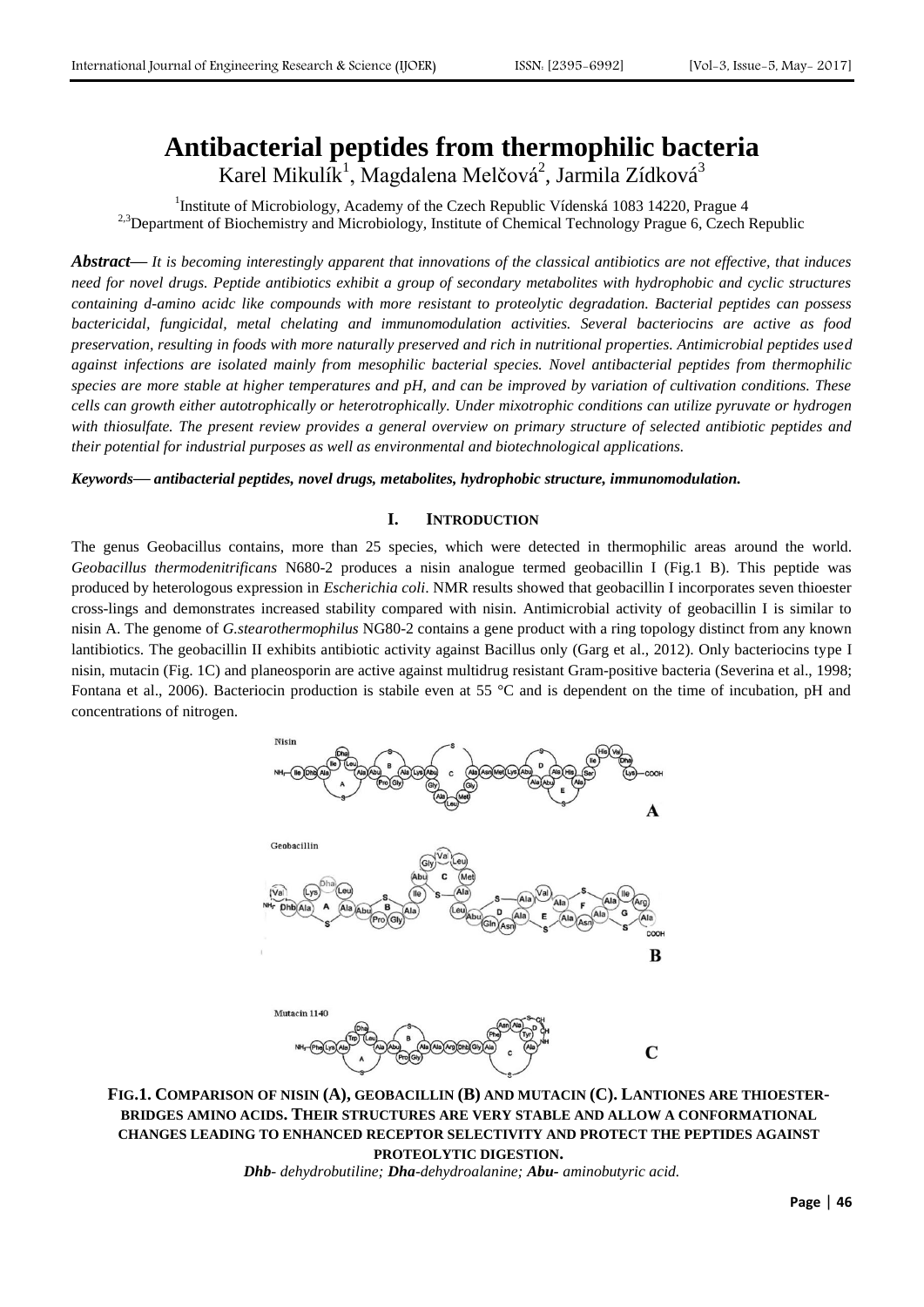From thermal areas near to Yellowstone National Park Geobacillus M7 strain was isolated. The cells of this bacterium are globous and they are covered by a capsular layer with bacilliform structures. The bacteria generate petal shaped colonies when grown on nutrient agar at neutral pH and temperatures between 55-65 °C. 16S RNA of M-7 has a 97 % similarity with *G.stereothermophilus*. This strain produces volatile compounds (VOCs) with antibacterial activity such as benzaldehyde, acetic acid, butanol-3-methylbutanoic acid, 2- methyl-butanoic acid, propanoic acid, 2- methyl and benzeneacetaldehyde. These compounds inhibit growth of *Aspergillus fumigatus, Botrytis cinerea, Verticullium dahliae,* and *Geotrichum candidum*  after 48h, and cells are killed after 72 h exposure. A mixture of synthetic volatile compounds at the same ratios as those found in the *Geobacillus* M-7 has the same inhibitory effect on activity of the test organism (Ren et al., 2010). *Aeribacillus palidus* SAT4 produses antimicrobial peptide at extreme conditions at pH 5.0, glucose concentration 2%, glutamic acis at 1.5% and under agitation at 100 rpm and 55°C. Antimicrobial compound was isolated from supernatant fluid with precipitation with ammonium sulphate to 50% saturation. Sediment was fractionationed through Sephadex G-75 permeation chromatography. Antibacterial activity was detected against *S.aureus, M. luteus* and *Ps.aeruginose*.

Thermophilic strain of *B.licheniformis* synthetised bacillosin 490. The peptide was inactivated by pronase E and proteinaseK. The peptide is good antibacterial agent, stabile to heath treatment and wide pH range (Martirant et. al, 2002).

Several Archae can synthetized a small peptides (archeocins) with potential interest to biotechnology (Charlesworth and Burns, 2015). *Sulfolobus islandicus* produce peptide sulfolobicin at pH from 2-4 and temperatures between 65 °C and 85 °C. Halocins are produced from halophilic rods (Torroblance et. al, 1994). Halocins forms two groups based on size. Microhalocins are about 3.6 kDa and higher halocins of 35 kDa. Some halocins are able to inhibit growth of *S.solfataricus*.

# **II. PEPTIDES STRUCTURALLY RELATED TO NISIN**

Structurally similar substances to nisin were found in many bacteria. Subtilin is 32amino acids pentacyclic lantibiotic (Fig. 2A) was identified in *Lactobacillus lactis* (Ross et al., 2002). The cluster for subtilin contains specifies genes for subtilin peptide SpaS, posttranslational lantoin formation SpaBC, and translocation gene Spa T for modified species. Proteases (AprE) WprA and Vpr are involved in processing of subtilin (Corvey et al., 2003). Subtilin self-protection is mediated by ABC-translocator Spa FEG and lipoprotein Spa I (Klein and Entian 1994; Stein et al., 2003b). Biosynthesis of subtilin is regulated by sensor histidine kinase SpaK and regulatory protein SpaR that binds to spa-box of DNA, supporting expression of the genes for subtilin biosynthesis spaS, spa BTC and self protection protein Spa FEG (Stein et al., 2003b; Kleerebezem, 2004). Expressions of SpaRK are regulated by sporulation specific factor SigH, which is repressed during exponential growth by regulator AbrB (Fawcett et al., 2000). These data indicate that production of subilin is under dual control by culture density in quorum sensing mode, where subtilin response to the growth phases is directed by the Abrb/SigH (Stein et al., 2002b).

Ericin S (Fig. 2B) is closely related to the subtilin cluster. Subtilisin differs from ericin in four amino acid residues only, but their antibiotic activity is comparable. Ericin A (Fig. 2C) has different amino acid composition and ring organization with ericin S. Although ericin A is fully matured and is produced in equal quantities as ericin S, single synthetases EriC catalyses the development of two different products: ericin A and S. Requirements for single synthetase (EriBC) indicate flexibility of the lantibiotic biosynthetic route.

Mersacidin (Fig. 2D) is comprised of three melane rings along with dehydroalanine and aminovinylmethylcysteine residues. The peptide is synthesized at the beginning of the stationary phase of growth (Guder et al., 2002). Connection between cellular regulatory systems of *B. subtilis* and the mersacidin regulatory network is not known, but Mrsd the Flavin-containing cysteine decarboxylase (HFCD) catalyses oxidative decarboxylation of the C-terminal cysteine of mescacidin pro-peptide. Introduction of amino acids to mersacidin rings exhibits a loss of activity.

Sublancin 168 (Fig. 2E) contains two disulphide bridges and a  $\beta$ -methyllananthionine bridge. A hybridization probe based on the peptide sequence was used to clone the pre-sublancin gene, which encoded a 56-residue polypeptide consisting of a 19 residue leader segment and a 37-residue mature segment. The mature segment contained one serine, one threonine, and five cysteine residues. The sublancin leader was similar to the known type AII lantibiotics, containing a double-glycine motif that is typically recognized by dual-function transporters. A protein encoded immediately downstream from the sublancin gene possessed features of a dual-function ABC transporter with a proteolytic domain and an ATP-binding domain. The antimicrobial activity spectrums of sublancin were like other lantibiotics, inhibiting Gram-positive bacteria but not Gramnegative bacteria; and like the lantibiotics, nisin and subtilin, are able to inhibit both bacterial spore outgrowth and vegetative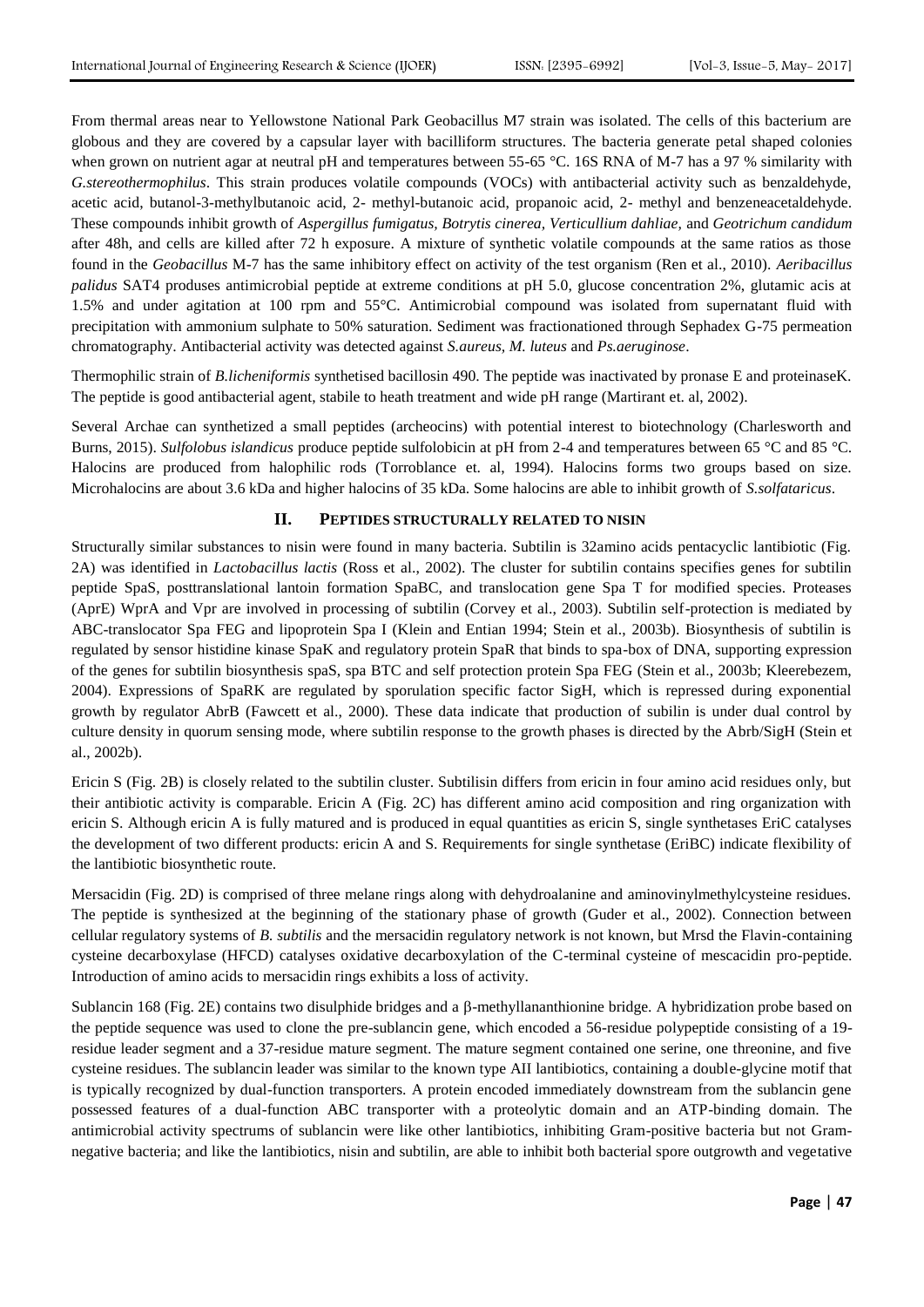growth. Sublancin is an extraordinarily stable lantibiotic, showing no degradation or inactivation after being stored in an aqueous solution at room temperature for two years (Paik et al., 1998).



# **FIG.2. P[ENTACYCLIC LANTIBIOTICS](javascript:void(0)) -SUBTILIN (A); ERICIN S (B); ERICIN A (C). UNUSUAL LANTIBIOTICS [WITH MACROCYCLIC STRUCTURE AND WITH ONE](javascript:void(0)) MERSACIDIN (D); TWO–SUBLANCIN (E) ; AND THREE INTER-[RESIDUAL LINKAGES](javascript:void(0)) SUBTILOSIN A (F).**

Subtilolisin A (Fig. 2F) has a macrocyclic structure with three inter-residual linkages (Marx et al., 2001) and is produced by B. subtilis (Zheng et al., 1999; Stein et al., 2004). In the processing of subtilolisin AlbF (YwhN) protein and immunity proteins AlbB-D (YwhQPO) are included (Zheng et al., 2000). It has been shown that inter-residual connection is mediated by the thioester bond between cysteine sulphur and alfa amino acid carbons (Kawulka et al., 2004). Subtilolisin is active against Gram-positive bacteria including Listeria (Zheng et al., 1999). The Antilisterial bacteriocin cluster encodes AlbA (YwiA) protein which is probably involved in post-translational modification of pre-subtilosin. Expression of the antilisterial bacteriocin (sbo-alb) is under AbrB control (Zheng et al., 1999) and under stress conditions (Nakano et al., 2000).

From municipal solid waste a strain of Brevibacillus borstelensis RH 102 was isolated a component with good activity against G+ bacteria (M. flavus, S. aureus, B. subtilis and Difzia K44). Antibiotics produced at 60  $\degree$ C that are soluble in methanol and water suggests a polar nature of their active components (Venugopalan et al., 2013).

#### **III. TWO COMPONENT LANTIBIOTICS**

Lacticin 3147 (Fig. 3A) contains two melan and two lan rings D-alanine, and two Dhb residues (Ryan et al., 1996). Lacticin 3147 was identified in a supernatant solution of Lactococcus lactis (DPC3147). This bacteriocin is very active against Listeria monocytogenes and resistant strains of Staphylococcus aureus, vancomycin resistant Enterococci, penicillin resistant Pneumococcus and Streptococcus mutant strains (McAuliffe et al., 1999). Lacticin 3147 is an effective protective agent in the production of cheese. Solid phase peptide synthesis was used in examination of the role of lan and melan residues in lactin 3147. Three ring analogues were synthesized. When thioester of lan or melan is oxidized, the peptide loses its antibacterial activity. Lactococcus lactis also produces lactin 481 containing one melan, andthe two lan rings with one Dhb residue. Each ring can exist as lan or melan, and the peptide remains active. When the ring was opened the peptide lost activity (Rince, 1994).

Haloduracin  $\beta$  (Fig. 3B) is a two-component lantibiotic comprising  $\alpha$ -globular peptide and elongated  $\beta$ -peptide. This peptide was identified in *Bacillus halodurans*. Haloduracin  $\alpha$  consists of one lan, one cysteine, two melan rings and three Dhbs.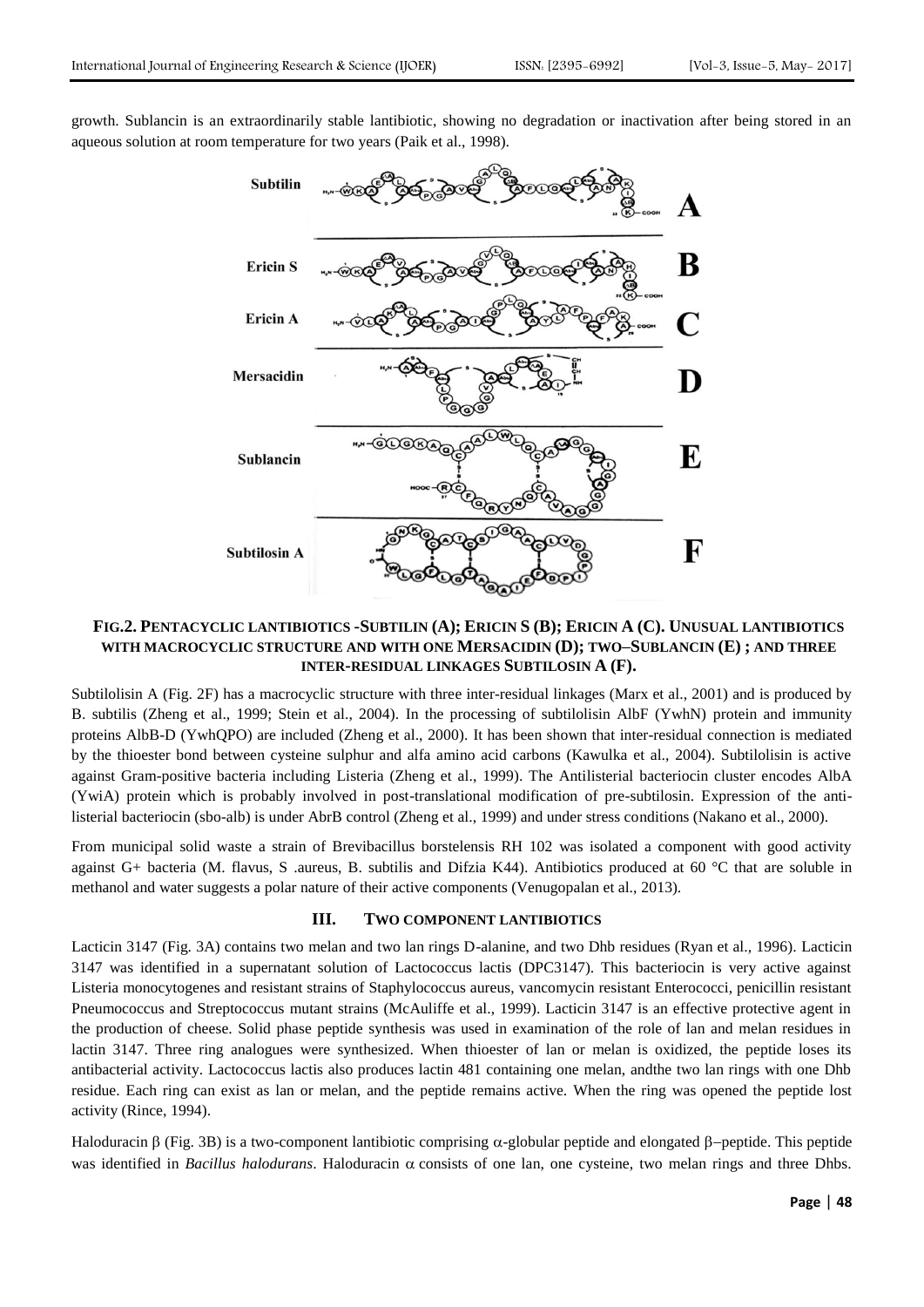Haloduracin  $\beta$  contains one lan, three melan groups and three Dhbs. Haloduracin is more stable at pH 7 than nisin. Ring A has a small effect on activity in contrast to rings C and D that are important for activity. N-terminal cysteine of peptide is not essential for activity. Haloduracin synthesis is accompanied by sporulation and stationary cultures and spores containing haloduracin peptides were collected. Two products with 2.332 Da and 3.046 Da were identified (McClerren et al., 2006).



**FIG.3. THE TWO-PEPTIDE LANTIBIOTICS DESCRIBED AMONG BACILLI HALODURACIN (FIG. 3B) AND LICHENICIDIN ARE CLOSELY RELATED TO TWO-PEPTIDE LANTIBIOTICS PRODUCED IN OTHER BACTERIA SUCH AS LACTICIN (FIG. 3A) PRODUCED BY** *L. LACTIS* **DPC3147. CURVOPEPTIN (FIG. 3C) FROM THERMOMONOSPORA CURVATA IS THE FIRST CLASS III LANTIBIOTIC OF THERMOPHILIC ORIGIN.**

*Thermomonospora curvata* synthetizes Curvopeptins (Fig. 3C), that is labionin-carbocyclic variant of lantione (Krawczyk et al., 2012). Enzymatic studies with a precursor peptide mutant allowed the assignment of all dehydration sites. Curvopeptin biosynthesis of nine intermediates was studied by high-resolution mass spectrometry combined with deuterium-labeling. This approach makes it possible to create a model of three post-translational modification reactions: phosphorylation, elimination, and cyclization. These data support the characterizetion of the modifying enzyme CurKC, and in particular its specificity toward phosphorylation co-substrates. The enzyme accepted NTPs and dNTPs although the purine nucleotides ATP/dATP and GTP/dGTP were the preferred co-substrates. These data give important mechanistic insights into the processing and directionality of the multifunctional class III modifying enzymes (Jungmann et al., 2014).

*Bacillus thermoleovorans* S-II and *B. thermoleovorans NR-9* produce bacteriocins: thermoleovorin-S2 and thermoleovorin-N9, respectively. The bacteriocins are stable at pH from 3 to 10 and at temperatures 70-80°C. Thermoleovorins are produced during log-phase growth and are inhibitory to actively growing cells, they are effective against *Salmonella typhimurium, Branhamella catarrhalis, Streptococcus faecalis, and Thermus aquaticus.* The bacteriocins are digested by protease type XI and pepsin. Thermoleovorin-S2 was more thermostable than thermoleovorin-N9 at 70 and 80 °C. Thermoleovorins-S2 and - N9 apparently act by binding to susceptible organisms, resulting in lysis of the cell. Thermoleovorins-S2 has an estimated M(r) of 42,000, while thermoleovorin-N9 has M(r) of 36,000. [\(Novotny a](http://www.ncbi.nlm.nih.gov/pubmed/?term=Novotny%20JF%20Jr%5BAuthor%5D&cauthor=true&cauthor_uid=1514786)nd [Perry,](http://www.ncbi.nlm.nih.gov/pubmed/?term=Perry%20JJ%5BAuthor%5D&cauthor=true&cauthor_uid=1514786) 1992). The ability of thermoleovorins to inhibit *Salmonella typhimu*num, *Branhamella catarrhalis*, and *Streptococcus faecalis* was an unexpected finding. The antimicrobial effect on *Salmonella typhimurium* permits further investigation and may provide a use for these bacteriocins either in the food industry or as a feed additive for poultry. From composts thermophilic bacteria sensitive to penicillin G were isolated. Facultative autotrophic strains isolated from hot composts were Gram-variable rods with terminal endospores. Optimum temperature for growth was between 65-70 °C. These cells can growt either autotrophically or heterotrophically with hydrogen, or can oxidize thiosulfate. Under mixotrophic conditions they can utilize pyruvate or hydrogen with thiosulfate. DNA content and DNA: DNA homology of these strains had more than 75% with a reference strain of *Bacillus schlegelii.* Strains with inhibitory effects against pathogenic bacteria were isolated from cow manure compost. These bacteriocin-like components were thermal unstable (Abdel-Mohsein et al., 2003). Supernatant solutions of *Bacillus licheniformis* H1 inhibit growth of various Gram negative bacteria, e.g. *Listeria monocytogenes* ATCC 19111, but with the exception of *Pseudomonas fluorescents* ATCC11251, bacteriocin(s) are inactivated by proteolytic enzymes (chymotrypsin,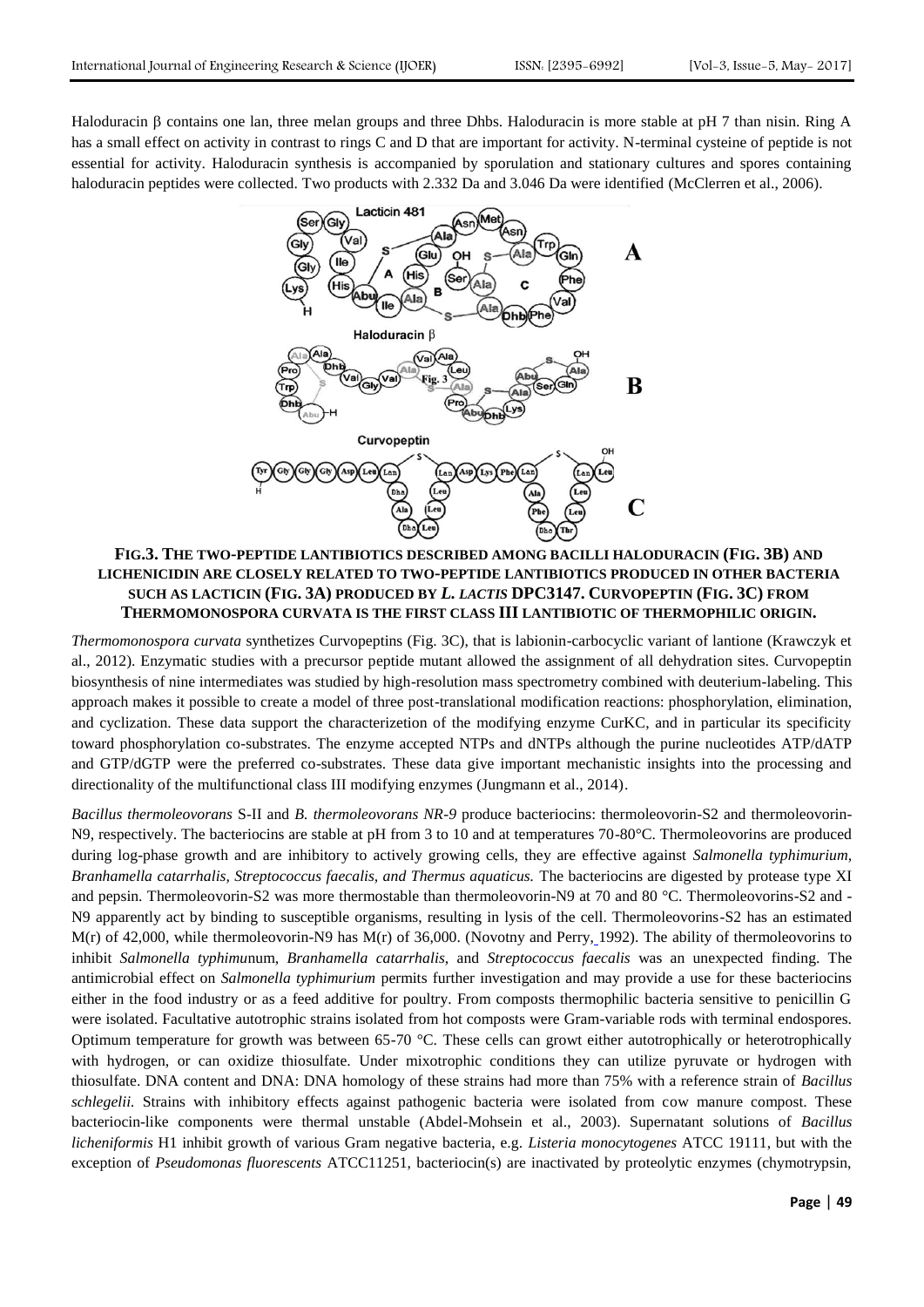trypsin and papain) and are stable under pH from 3 to 9 and temperatures up to 75 °C. Using SDS-polyacrylamide gel electrophoresis of partially purified supernatant an active protein with  $M_r$  approximately 3.5 kDa was identified. *Streptococcus thermophilus* producing bacteriocin that lost antibacterial activity after incubation 1h at 60 °C was isolated from raw milk. When co-cultured with *Lactobacillus delbruecki* susp. *Lactis,* the production of bacteriocin was enhanced. The isolated bacteriocin termophilin T (Aktypis et al., 1998) from *S.thermophilus* ACA-DC 0040 inhibits both lactic acid bacteria and clostridia. The inhibition of clostridia was also described for acidocin B (tenBring et al., 1994) and pedocins (Daeschel, 1989; Ray et al., 1989). Thermophilin T regulates population dynamics in the yogurt production and hard cheeses. Since proteolytic enzymes and  $\alpha$ -amylase inactivate thermophilin T, this indicates that bacteriocin is glycoprotein.

Paracin 1.7 is peptide produced by *Lactobacillus paracasei* HD1-7 from sauerkraut juice. The molecular mass of Parecin 1.7 was about 10 kDa. The N-terminal structure was similar to that of an ABC-oligopeptide transport system. Paracin 1.7 was sensitive to protease K, had antimicrobial activities at a broad pH range (3.0-8.0), and was heat resistant (121 °C for 20 min). Paracin 1.7 from *Lactobacillus paracasei* HD1-7 is a novel bacteriocin that has potential applications in food preservation. Paracin 1.7 shows a broad spectrum of activities against various strains in the genera of Proteus, Bacillus, Enterobacter, Staphylococcus, Escherichia, Lactobacillus, Microccus, Pseudomonas, Salmonella and Saccharomyces, some of which belong to food borne pathogenic bacteria (Ge et al., 2016)

Amylocyclin is a circular bacteriocin produced by *Bacillus amyloliquefaciens* FZB 42 (Scholz et al., 2014) which is released into cultivation medium. Amylocyclin with molecular mass of 6. 381 Da is synthetized on ribosomes. Self-protections against drug produced is directed by small cationic peptides AcnC, AcnO, AcnE and AcnF. The drug inhibits Gram-positive cells only. Amylocyclicin is released into the culture medium by wild-type strain *B. amyloliquefaciens* FZB42 and *sfp* mutants derived from there. It can be obtained from ammonium sulfate precipitation of the supernatants, followed by extraction of the pellet with methanol. In addition, the bacteriocin is attached in an appreciable amount to the outer surface of the bacterial cells, from where it can be extracted with a 50% aqueous acetonitrile–0.1% trifluoroacetic acid. Such surface extracts are the source of choice for further purification and characterization of the bacteriocin.

## **IV. NON-RIBOSOMAL SYNTHESIS OF PEPTIDE ANTIBIOTICS**

Large multienzymes non-ribosomal peptide synthetases (NRPSs) contain domains that catalyse ordered selections and polymeration of amino acid residues (Sieber and Marahiel 2003; Finking and Marahiel, 2004). Elongation steps in peptide biosynthesis need three core domains: i) The 350 amino acid residues of adenylation domain, are required for recognition of cognate amino acid, which resembles the acylation of tRNA synthetases during ribosomal peptide synthesis. ii). The peptidyl carrier domain containing 4'phosphopantheine group accepting adenylated amino acid under thioesterification and release of AMP. The 4'phosphopantheine cofactor serves as a transporter of intermediates between various catalytic domains. Peptidyl carrier proteins are posttranslationally modified from inactive apoforms to holoforms by 4´phosphopantheine-transferases (Lambalot et al., 1996). iii) Condensation domains (450 aa), which are located between pair of adenylation and peptidyl carrier domains catalysing formation of peptide bonds (Herbst et al., 2013). Biosynthesis is terminated by cyclization of the peptide (Kohli and Walsh, 2003) and such reactions are catalysed by thioesters-part of C-terminus. Lipopeptide antibiotics with  $\beta$ -hydroxyl or  $\beta$  amino fatty acids are synthetized in *Bacillus subtilis*. The branching and length of the chains of amino and fatty acids participate in microheterogeneity (Kowall et al., 1998). The most-well known lipopeptide surfactin (20nM) causes a decrease in tension of water from 72 to 27 mMm,<sup>-1</sup> and it is an efficient detergent on cell membranes (Carrillo et al., 2003). PCR screening for the presence of nonribosomal synthetase and polyketide synthetase show a role of antibiotic lipopeptides as a potential resource of novel therapeutic drugs (Palomo et al., 2013).

Rhizovital is a lipopeptide antibiotic produced by *B. amyloliquefaciens* FZB42 (Sylla, et al., 2013) and the product requires sfp-dependent 4´phosphopanteinyl transferase to transmit 4´phosphopanteinyle from coenzyme A onto peptidyl carrier protein. RhizoVital 42 fl. suppresses *Botrytis cinerea* infections.

Surfactin (Fig. 4A) catalyse the three peptide synthetases Srf A-C. The thioesterase/acyltransferase enzyme SrtD initiates the process (Steller et al., 2004). The excretion of surfactin by passive diffusion across the cytoplasmic membrane is anticipated. Resistance to surfactin is acquired by the YerP multidrug efflux pump (Tsuge et al., 2001a). Production of surfactin is regulated by the 4´phosphopantheine transferase Sfp that transmit inactive apoform of surfactin and fengycin synthetase to active holoform (Lambalot et al., 1996; Mootz et al., 2001). The transfer of native *stp* allel into *Bacillus subtilis* induces the production of surfactin (Nakano et al., 1992) and fengycin (Tosato et al., 1997). Biosurfactant from certain strains of Bacillus and Pseudomonas are mixtures of different lipopeptides or isoforms (Naruse et al., 1990; Abalos et al., 2001; Vater et al.,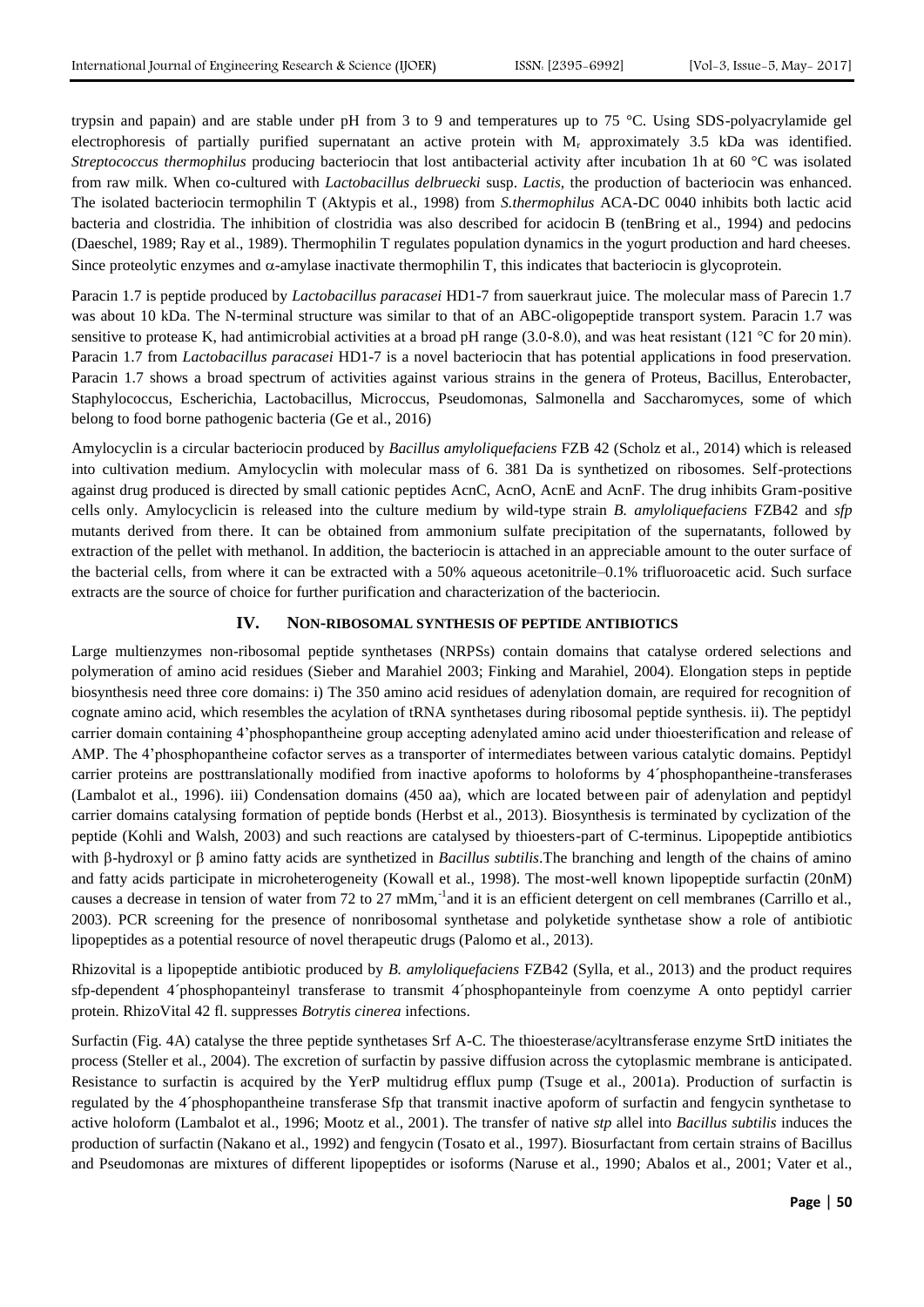2002; Mukherjee and Das 2005). Surface tension or antimicrobial properties of lipopeptides are dependent on its molecular structure. Branching and length of the chains of amino and fatty acids participate in microheterogeneity (Kowall et al., 1998). The antimicrobial part of the biosurfactant is formed by lipopeptides. The biosurfactant and surfactin showed overlapping patterns in IR spektra, characteristic of lipopeptides (Lin et al., 1994). The iturin family includes cyclic lipopeptides mycosubtilin (Fig. 4B), iturins (Fig.4C), and bacillomycins (Fig. 4D). These compounds are antifungal and haemolytic, but their antibacterial activity is low (Thimon et al., 1995). The synthesis of these peptides catalyses similar nonribosomal peptide synthetases: mycosubtilin (Duitman et al., 1999), iturin (Tsuge et al., 2001b) and bacillomycin synthetases (Moyne et al., 2004). Fengycin (plipastatin) (Fig. 4E) inhibits growth of filamentous fungi (Vanittanakom et al., 1986) and contains  $\beta$ hydroxy fatty acids ligated to the N-terminus of a decapeptide including four D-amino acids. C terminal residue of the peptide part is connected to the tyrosine residue, forming branching points of acylpeptide and cyclic lactone. Fengycin is synthesized by a complex of fengycin synthetases (Fen1-Fen5) (Steller et al.,1999) that are regulated with *fen* operon, catalysing different properties as cyclization, branching and unusual constituents. For fenglycin biosynthesis, the UP element between -55 and -39 position in *feng* DNA of *B. subtilis* is important. Other factors than UP may regulated the transcription of fengycin. More detailed analysis must be conducted as to how these factors operate in biosynthesis of fengycin.



# **FIG.4. NON-RIBOSOMALLY GENERATED PEPTIDE ANTIBIOTICS. SURFACTIN (FIG.4A); ITURIN (FIG. 4B); MYCOSUBTILIN (FIG.4C); BACILOMYCIN (FIG.4D), FENGYCIN (FIG.4E); BACILYSIN (FIG. 4F); MYCOBACILLIN (FIG.4G) AND RHIZOCTICIN (FIG. 4H).**

Taromycin A is a lipopeptide antibiotic produced by marine actinomycete *Saccharomonospora* CNQ-490. Taromycin gene *tar* is similar to the antibiotic daptomycin from *Streptomyces raseosporus,* but there are differences in the three amino acids and a lipid side chain (Yamanaka et al., 2014). *Streptomyces roseosporus* produced an acidic lipodepsipeptide antibiotic Daptomycin by a nonribosomal peptide synthetase (NRPS) mechanism *(*Walsh and Fischbach, 2010). Daptomycin is composed of a 13-member peptide, cyclized to form a 10-member ring and a 3-member exocyclic tail, to which is attached a decanoic acid side chain to the N terminus of 1-Trp<sub>1</sub>. In the biosynthesis of daptomycin by *S. roseosporus* three nonribosomal peptide synthetases: DptA, DptBC, and DptD are involved.

Fusaricidins are a group of lipopeptide antibiotics produced by *Paenibacillus polymyxa* (formerly *Bacillus polymyxa*) and consist of a guanidinylated β-hydroxy fatty acid linked to a cyclic hexapeptide containing four amino acid residues in the dconfiguration [\(Kajimura and Kaneda, 1996,](http://www.sciencedirect.com/science/article/pii/S1074552107004462#bib13) [Kajimura and Kaneda, 1997\)](http://www.sciencedirect.com/science/article/pii/S1074552107004462#bib14). In most peptides epimerization of l-amino acids requires a specialized domnain. An l-amino acid is activated, and the epimerization (E) domain then catalyzes l-to-d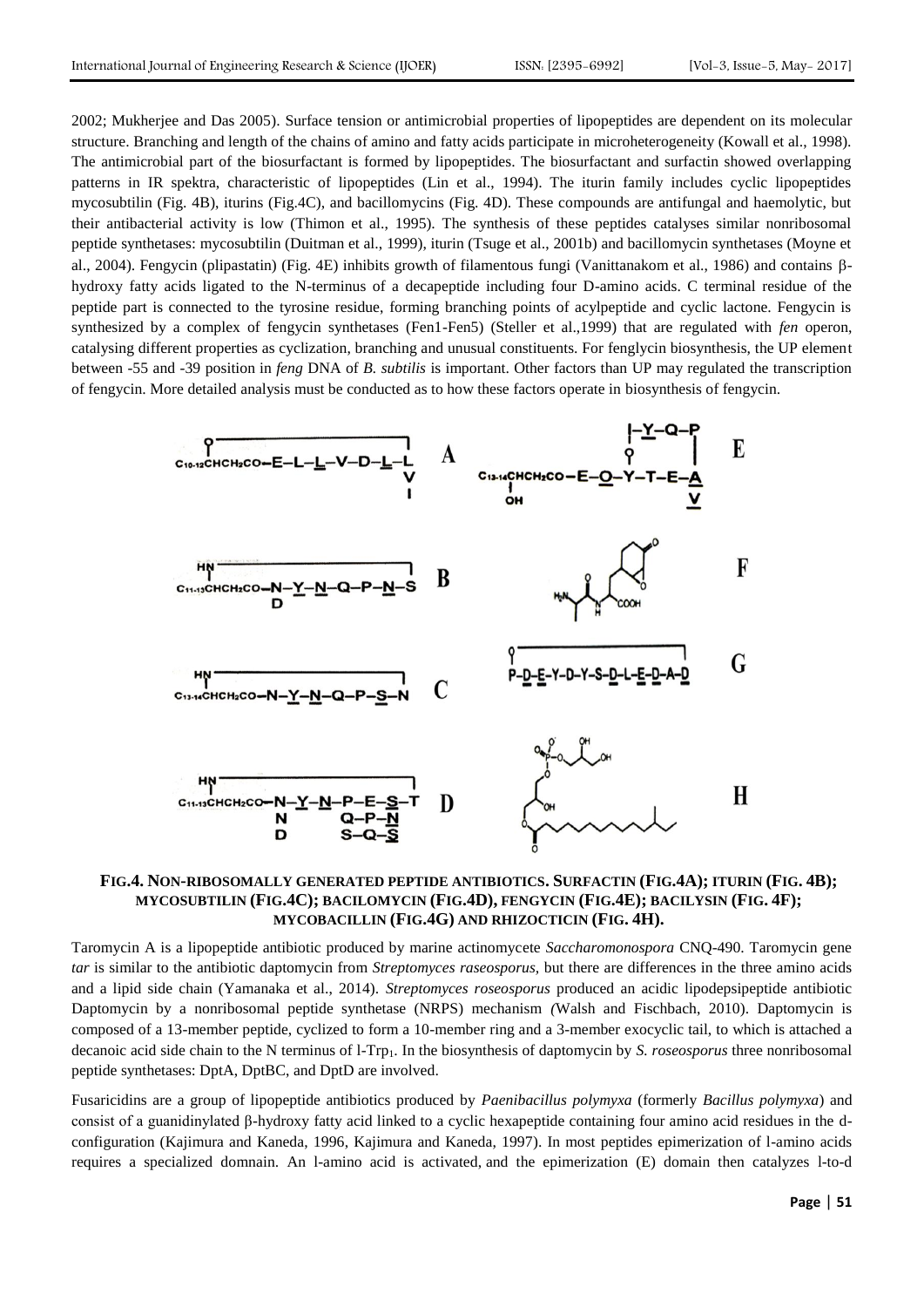racemization of the thioester-bound amino acid. In the lipopeptide arthrofactin, there are no E domains detected in any of the 3 arthrofactin synthetases, although 7 of the 11 amino acids are in the d-configuration. Additional analyses demonstrated that A domains in modules corresponding to d-amino acids were specific for activation of l-isomers, and epimerase activity was supported by a new type of C domain with dual epimerization and condensation functions. A third strategy for incorporation of d-amino acids involves the direct activation of d-isomers by the A domains.

Bacilysin (Fig. 4F) the epoxy-modified amino acid anti-capsin (l-alanine [2.3-epoxycyclohexane-4] l-alanine), depend on the *ywfBCDEFGH* cluster (Inaoka et. al., 2003) Nonribosomal synthesis of dipeptide is synthesized by *Bacillus amyloliquefaciens* FZB42 and is independent of Sfp. The genes *basDE*(*ywfEF)* encode the function of amino acid ligation as well as bacilysin self-protection (Steinborn et al., 2005). Bacilysin is negatively regulated by GTP via the transcription regulation *AbrB* and *Cod Y.* Positive regulation is directed by guanosine-5-diphosphate-3-diphosphate (Inaoka et al., 2003) and a quorum sensing mechanism utilizing peptide PhrC (Yazgan et al., 2003). Bacilysin- has anticyanobacterial activity and thus could be used to moderate the detrimental algal effects (Wu et al., 2014). Bacilysin caused apparent changes in the algal cell wall and cell organelle membranes, and this resulted in cell lysis. Meanwhile, there was downregulated expression of *glmS*, *psbA1*, *mcyB*, and *ftsZ*—genes involved in peptidoglycan synthesis, photosynthesis, microcystin synthesis, and cell division, respectively.

Mycobacillin (Fig. 4G) is produced by *Bacillus subtilis* B3. The molecule is formed with cyclic peptide composed of 13 residues of 7 different amino acids (Majumdar and Bose, 1960; 1996), and it is an exclusively antifungal antibiotic. Enzyme complex mycobacillin synthetase was created by the hydroxyapatite column chromatography and sucrose-density-gradient centrifugation; each of the fractions contained migrates as a single component in SDS/polyacrylamide-gel electrophoresis and gel electrofocusing. The Mr of the enzyme fractions A, B and C by gel filtration is 260 000, 190 000 and 105 000 and this, by SDS/polyacrylamide-gel electrophoresis, is 252 000, 198 000 and 108 000, respectively. None of the enzyme fractions appears to possess a subunit structure.

Kocurin: Despite the broad distribution of *Micrococcaceae* in sponges, very little is known about the occurrence of the natural products biosynthetic pathways and the production of bioactive compounds, especially by species of the spongeassociated genera *Kocuria* and *Micrococcus*. The production conditions of kocurin by the *Kocuria* strain F-276,345 were analyzed with a time course study monitoring the growth and kocurin production over 4 days. Kocurin is closely related to two known thiazolyl peptide antibiotics with a similar mode of action, produced by a soil strain of *Streptomyces* and *Planobispora rosea*. The strains were PCR screened for the presence of secondary metabolite genes encoding nonribosomal synthetase and polyketide synthases (Palomo et al., 2013), a new member of the thiazolyl peptide family of antibiotics, as a resource for novel drugs.

Rhizocticin (Fig. 4H): Rhizocticins are dipeptide or tripeptide antibiotics and commonly possess l-arginyl-l-2-amino-5 phosphono-3-cis-pentenoic acid. Rhizocticins are produced by the Gram-positive bacterium *B. subtilis* ATCC6633. Rhizocticin A is l-arginyl-l-2-amino-5-phosphono-3-cis-pentenoic acid (Arg-APPA); rhizocticin B is-valyl l-arginyl-l-2 amino-5-phosphono-3-cis-pentenoic acid (Val-Arg-APPA); and rhizocticin C and D are the same as rhizocticin B but Val is substituted with l-isoleucine (Ile) and l-leucine (Leu), respectively. Rhizocticins enter the target fungal cell through the oligopeptide transport system [\(Kugler et al., 1990\)](http://www.ncbi.nlm.nih.gov/pmc/articles/PMC2819989/#R26) and then are cleaved by host peptidases to release(Z)-l -2-amino-5 phosphono-3-panteonic acid (APPA), which inhibits threonine synthase, catalyzing the pyridoxal 5′-phosphate (PLP) dependent conversion of phosphohomoserine to l-threonine [\(Laber et al., 1994\)](http://www.ncbi.nlm.nih.gov/pmc/articles/PMC2819989/#R28). APPA interferes with the biosynthesis of threonine and related metabolic pathways, initially affecting protein synthesis and leading to growth inhibition. The antifungal effect of rhizocticin A was neutralized by the presence of oligopeptides and amino acids. Phosphinothricin (PT) is the only known phosphinic acid natural product, a non-proteinogenic amino acid found in a number of peptide antibiotics. In *Streptomyces viridochromogenes* were discovered the compound as a component of a tripeptide antibiotic (PT-Ala-Ala) produced by (phosphinothricin-tripeptide, PTT) or *Streptomyces hygroscopicus* (bialaphos PT), later it was found as a component of phosalacine, a PT-Ala-Leu tripeptide produced by *Kitasatospora phosalacina* and trialaphos (PT-Ala-Ala-Ala), which is a tetrapeptide produced by *Streptomyces hygroscopicus* KSB-1285 (Higgins et al., 2005; Omura et al., 1984). PT is a structural analog of glutamate and a potent inhibitor of glutamin synthetase. As a free amino acid, PT has relatively poor antibiotic activity, probably due to ineffective transport. Many organisms utilize the peptide versions that are hydrolyzed by cytoplasmic peptidases, releasing the active component. Because glutamine synthetase plays an essential role in pH homeostasis in plants, PT is an outstanding herbicide and both the tripeptide and synthetic versions of the monomer are widely used in agriculture (Thompson and Seto 1995).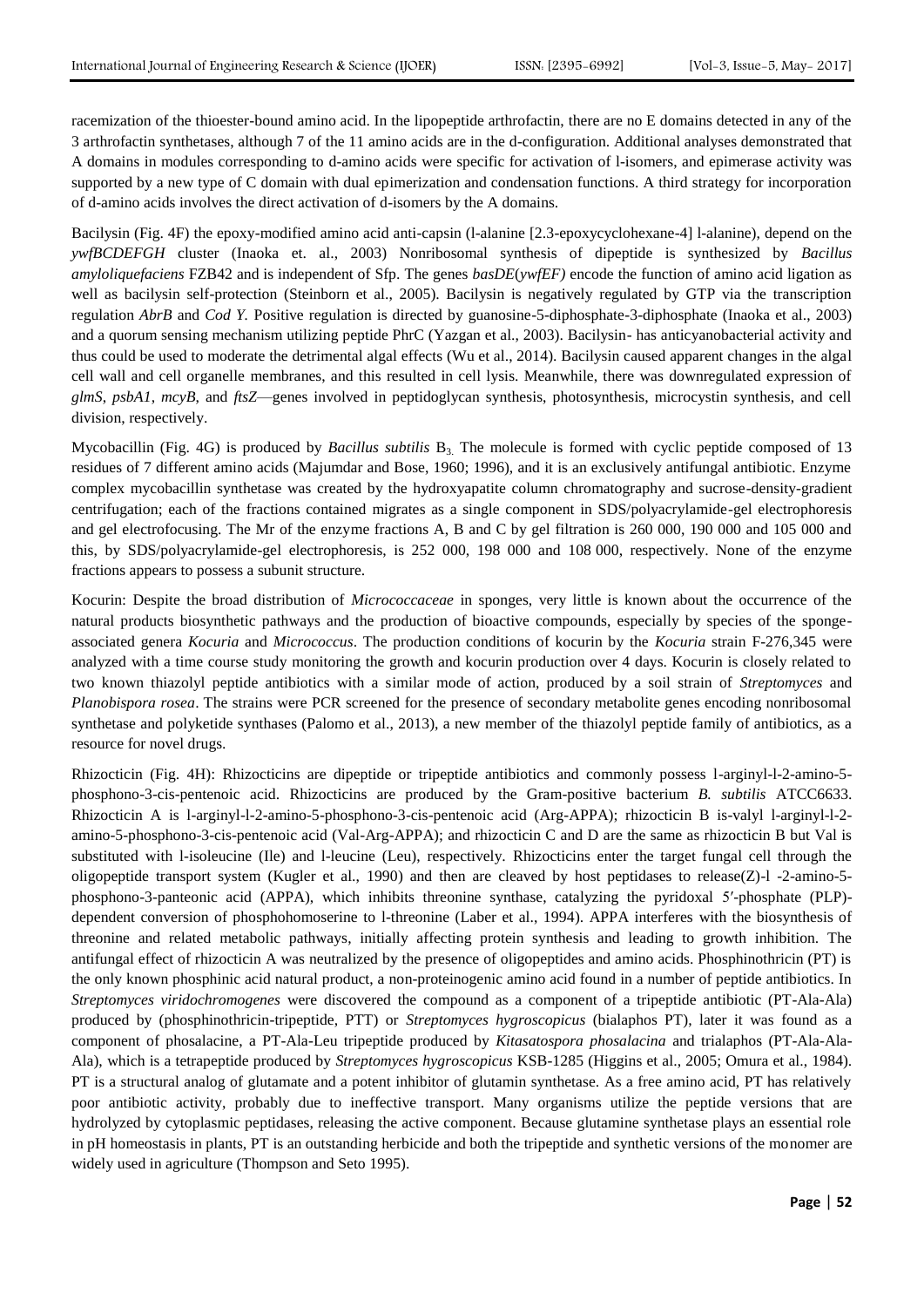Thermotolerant actinobacteria, e.g. *Streptomyces tauricus, S.lanatus, S.coeruleorubidis,* were isolated from the desert of Kuwait during the hot season. These cells were found to inhibit the rhizosphere of many plants and exhibit antimicrobial activity, leading to the protection of plants against phytopathogens (Xue et al., 2013). Thermotolerant streptomycetes isolated from the Himalayan Mountains *(Streptomyces phaeoviridis, S.griseoloalbus, S. viridogens*) inhibit methicillin resistant and vancomycin resistant strains of *Staphylococcus aureus.* Strains of *Streptomyces viridogens* and *S. rimosus* inhibit growth of pathogenic fungi (*Fusarium solani, Rhizoctoconia solani, Colletotricum falcatum* and *Halminthosporium oryzae*) (Radhakrishnan et al., 2007), furthermore, many actinobacteria secreted chelating molecules, retaining a solube form of iron in the rhizosphere of plants grown in iron deficient soil.

The zeamines are peptide antibiotics produced by *Serratia plymuthica* RVH1 [\(Masschelein](http://www.ncbi.nlm.nih.gov/pubmed/?term=Masschelein%20J%5Bauth%5D) et al., 2015). They exhibit activity affecting the integrity of cell membranes of a broad range of bacteria, including multidrug-resistant pathogens. The zeamines irritate rapid release of carboxyfluorescein from unilamellar vesicles with various phospholipid compositions, allowing them to interact directly with the lipid bilayer. The zeamine also facilitated the uptake of small molecules, such as 1-N-phenylnaphtylamine, making it possible to permeabilize the Gram-negative outer membrane. Zeamine at concentrations required for growth inhibition, causes lysis of membrane as indicated by microscopy. It is probable that the bactericidal activity of the zeamines derived from permeabilization membranes caused electrostatict interactions with the negatively charged part of the membrane components.

Pyrrolamides (e.g. congocidine, distamycin, kikumycins, pyrronamycins, noformycin), constitute a family of natural products produced by *Streptomyces* or related actinobacteria. They exhibit a variety of therapeutic applications, against viral, bacterial, tumor and parasitic activities [\(Juguet](http://www.sciencedirect.com/science/article/pii/S1074552109001136) et al., 2009). Heat-stable antifungal factor (HSAF) is a secondary metabolite produced by the bacterium *Lysobacter enzymogenes* strain C3. The chemical structure of HSAF suggests that the biosynthesis of this molecule could involve both polyketide and nonribosomal peptide mechanisms, as seen in bleomycins and other natural products. HSAF appears to target a group of sphingolipids that are required for polarized growth of filamentous fungi and appears to be absent from mammals and plants (Yu et al., 2007).

Congocidine (netropsin) consists of peptides that bind to the minor groove of DNA and is a pyrrole-amide antibiotic produced by *Streptomyces ambofaciens.* Congocidine does not bind single stranded DNA or double stranded RNA; it protects such regions from DNase I and other endonucleases, and also inhibits topoisomerases. This peptide disrupts the cell cycle, prolonging G and arresting in G. Congocidine is assembled by a nonribosomal peptide synthetase with unusual features (Juguet et al., 2009). Its single adenylation domain acts applicable, and one of its condensation domains preferably uses CoA- as a substrate.A free standing module and the proposed enzyme mechanism may be used to the synthesis of many oligo-pyrrole molecules, and especially distamycin, which comprises three 4-aminopyrrole-2-carbonyl groups.

# **V. CONCLUSION**

The post-genomic era will provide much new information on target sites and interactions of protein-protein and protein nucleic acids interactions. One of ultimate goals is to adopt order structures of molecules that can past through cell membranes and interact with specific targets. Peptide antibiotics from thermophiles are suitable for the handling of the structure and are more resistant to proteolytic degradation. Peptides can be safer and more selective than small molecular drugs. There is no need for chemical purification and subsequent separation of isomers. There are several hundred of polypeptides that are in various steps of clinical development. There is need for new antimicrobial peptides with hydrophobicity and  $\alpha$ -helicity for their activity against mycobacteria in the fight against drug resistant tuberculosis. Natural peptides can be used as food preservatives, chemotherapeutics, and efficient detergents.

#### **REFERENCES**

[1] [Abdel-Mohsein, H.S.](http://www.ncbi.nlm.nih.gov/pubmed/?term=Abdel-Mohsein%20HS%5BAuthor%5D&cauthor=true&cauthor_uid=21729216), [Sasaki T.](http://www.ncbi.nlm.nih.gov/pubmed/?term=Sasaki%20T%5BAuthor%5D&cauthor=true&cauthor_uid=21729216), [Tada, C.](http://www.ncbi.nlm.nih.gov/pubmed/?term=Tada%20C%5BAuthor%5D&cauthor=true&cauthor_uid=21729216), [Nakai, Y](http://www.ncbi.nlm.nih.gov/pubmed/?term=Nakai%20Y%5BAuthor%5D&cauthor=true&cauthor_uid=21729216) (2003**)** Characterization and partial purification of a bacteriocin-like substance produced by thermophilic Bacillus licheniformis H1 isolated from cow manure compost. [J Dairy Sci.](http://www.ncbi.nlm.nih.gov/pubmed/14594223) 86:3068-3074.

[2] Abalos, A.*,* Pinazo, A.*,* Infante, M.R.*,* Casals, M.*,* Garcia, F. Manresa, A *(2001)* Physicochemical and antimicrobial properties of new rhamnolipids produced by *Pseudomonas aeruginosa* AT10 from soybean oil refinery wastes*.* Langmuir 17*:* 1367*–*1371*.* 

- [3] [Abed, R.M.](http://www.ncbi.nlm.nih.gov/pubmed/?term=Abed%20RM%5BAuthor%5D&cauthor=true&cauthor_uid=23645384), [Dobretsov, S.](http://www.ncbi.nlm.nih.gov/pubmed/?term=Dobretsov%20S%5BAuthor%5D&cauthor=true&cauthor_uid=23645384)[, Al-Fori, M.](http://www.ncbi.nlm.nih.gov/pubmed/?term=Al-Fori%20M%5BAuthor%5D&cauthor=true&cauthor_uid=23645384)[, Gunasekera, S.P.](http://www.ncbi.nlm.nih.gov/pubmed/?term=Gunasekera%20SP%5BAuthor%5D&cauthor=true&cauthor_uid=23645384), [Sudesh, K.](http://www.ncbi.nlm.nih.gov/pubmed/?term=Sudesh%20K%5BAuthor%5D&cauthor=true&cauthor_uid=23645384), [Paul, V.J](http://www.ncbi.nlm.nih.gov/pubmed/?term=Paul%20VJ%5BAuthor%5D&cauthor=true&cauthor_uid=23645384) (2013) Quorum-sensing inhibitory compounds from extremophilic microorganisms isolated from a hypersaline cyanobacterial mat. [J IndMicrobiol Biotechnol](http://www.ncbi.nlm.nih.gov/pubmed/23645384) 40:759-772.
- [4] Aktypis, A., Kalantyopoulos, G., Huis, H. J., tenBrink, B (1998) Purification and characterization of thermophilin T, a novel bacteriocin produced by Streptococcus thermophilus ACA-DC 0040. J Appl Microbiol 84:568-576.
- [5] Breukink, E, deKruijff B (2006) Lipid II as a target for antibiotics. Nat Rev Drug Discov 5: 321-332.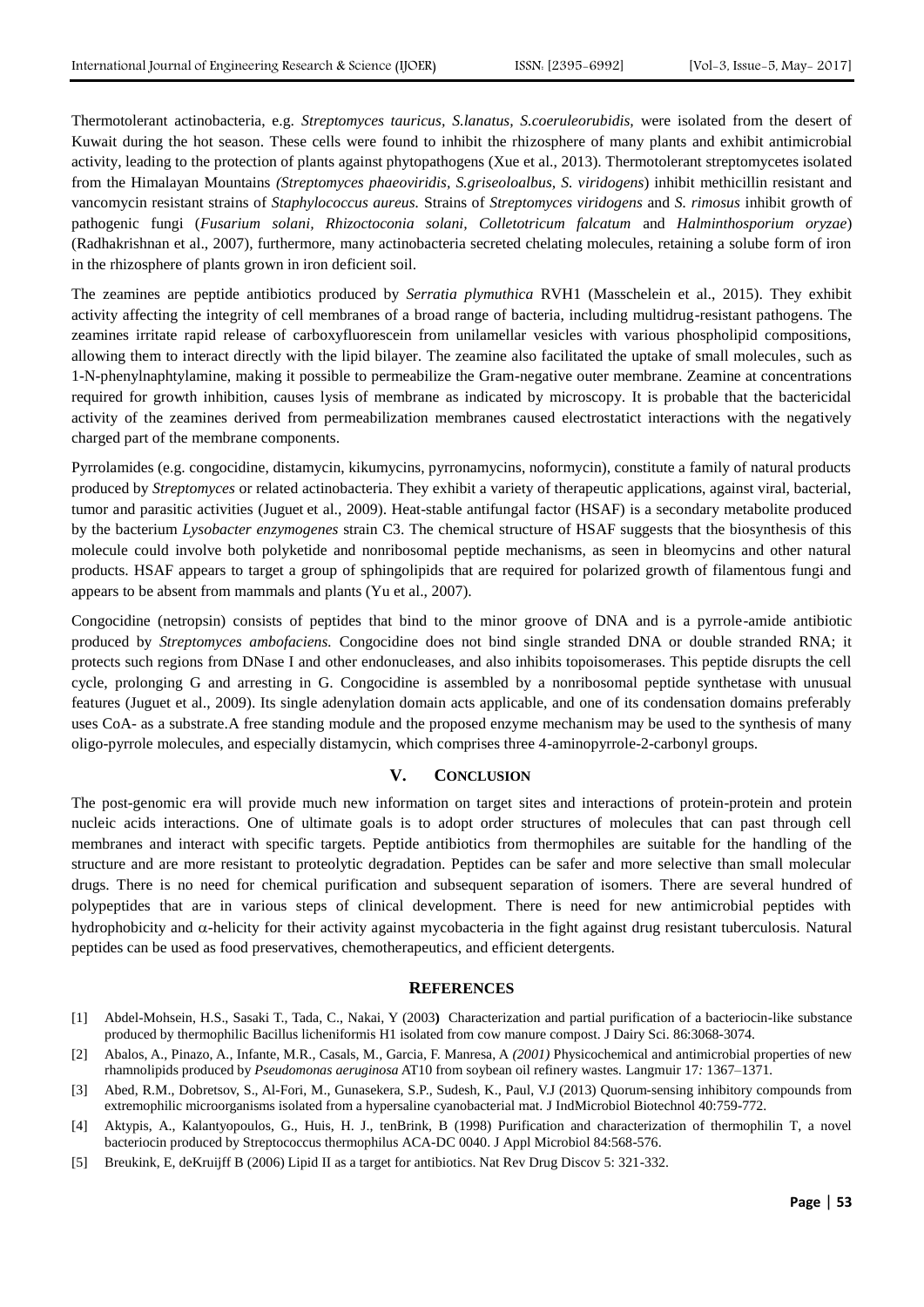- [6] Carrillo, C., Teruel, J.A., Aranda, F.J., Ortiz, A (2003) Molecular mechanism of membrane permeabilization by the peptide antibiotic surfactin. Biochim Biophys Acta 1611: 91–97.
- [7] Corvey, C., Stein, T., Düsterhus, S., Karas, M., Entian, K.-D (2003) Activation of subtilin precursors by Bacillus subtilis extracellular serine proteases subtilisin (AprE), WprA, and Vpr. Biochem Biophys Res Commun 304: 48–54.
- [8] Daeschel, M.A. (1989) antimicrobial substances from lactic acid bacteria. Food Technology 43: 164-167.
- [9] Duitman, E.H., Hamoen, L.W., Rembold, M., Venema, G., Seitz, H., Saenger, W (1999) The mycosubtilin synthetase of Bacillus subtilis ATCC 6633: a multifunctional hybrid between a peptide synthetase, an amino transferase, and a fatty acid synthase. Proc Natl Acad Sci USA 96: 13294–13299.
- [10] Fawcett, P., Eichenberger, P., Losick, R., Youngman, P (2000) The transcriptional profile of early to middle sporulation in Bacillus subtilis. Proc Natl Acad Sci USA 97: 8063–8068.
- [11] Finking, R, Marahiel, M.A (2004) Biosynthesis of nonribosomal peptides. Annu Rev Microbiol 58: 453–488.
- [12] Fontana, G., Savona G., Rodríguez, B (2006) [Clerodane diterpenoids from Salvia splendens.](http://www.ncbi.nlm.nih.gov/pubmed/17190451) J Nat Prod 69:1734-1738.
- [13] [Garg N.,](http://www.ncbi.nlm.nih.gov/pubmed/?term=Garg%20N%5BAuthor%5D&cauthor=true&cauthor_uid=22431611) [Tang W.,](http://www.ncbi.nlm.nih.gov/pubmed/?term=Tang%20W%5BAuthor%5D&cauthor=true&cauthor_uid=22431611) [Goto Y.,](http://www.ncbi.nlm.nih.gov/pubmed/?term=Goto%20Y%5BAuthor%5D&cauthor=true&cauthor_uid=22431611) [Nair S.K.,](http://www.ncbi.nlm.nih.gov/pubmed/?term=Nair%20SK%5BAuthor%5D&cauthor=true&cauthor_uid=22431611) [van der Donk W.A](http://www.ncbi.nlm.nih.gov/pubmed/?term=van%20der%20Donk%20WA%5BAuthor%5D&cauthor=true&cauthor_uid=22431611) (2012) Lantibiotics from Geobacillus thermodenitrificans[. Proc Natl Acad](http://www.ncbi.nlm.nih.gov/pubmed/?term=Garg+N%2C+Tang+W%2C+Goto+Z%2C+Nair+S.K%2C+van+der+Donk+W.A.+%282012%29+Proc.Natl.Acad.Sci.+USA.+109%2C+5241-5246.)  [Sci USA](http://www.ncbi.nlm.nih.gov/pubmed/?term=Garg+N%2C+Tang+W%2C+Goto+Z%2C+Nair+S.K%2C+van+der+Donk+W.A.+%282012%29+Proc.Natl.Acad.Sci.+USA.+109%2C+5241-5246.) 109: 5241-5246.
- [14] Ge J, Sun Y, Xin X, Wang Y, Ping W (2016) [Purification and Partial Characterization of a Novel Bacteriocin Synthesized by](http://www.ncbi.nlm.nih.gov/pubmed/26763314)  [Lactobacillus paracasei HD1-7 Isolated from Chinese Sauerkraut Juice.](http://www.ncbi.nlm.nih.gov/pubmed/26763314) Sci Rep 14:19366.
- [15] Guder, A., Schmitter, T., Wiedemann, I., Sahl, H.G., Bierbaum, G (2002) Role of the single regulator MrsR1 and the two-component system MrsR2/K2 in the regulation of mersacidin production and immunity. Appl Environ Microbiol 68: 106–113.
- [16] Hamoen, L.W., Venema, G., Kuipers,O.P (2003) Controlling competence in Bacillus subtilis: shared use of regulators. Microbiology 149: 9–17.
- [17] Hasper, H.E., DeKruijff, B., Breukink, E (2004) Assembly and stability of Nisin–Lipid II pores. Biochemistry 43: 11567–11575.
- [18] [Herbst,D](http://www.ncbi.nlm.nih.gov/pubmed/?term=Herbst%20DA%5Bauth%5D).A., [Boll,](http://www.ncbi.nlm.nih.gov/pubmed/?term=Boll%20B%5Bauth%5D) B., [Zocher,](http://www.ncbi.nlm.nih.gov/pubmed/?term=Zocher%20G%5Bauth%5D) G., [Stehle,T](http://www.ncbi.nlm.nih.gov/pubmed/?term=Stehle%20T%5Bauth%5D)., [Heide,](http://www.ncbi.nlm.nih.gov/pubmed/?term=Heide%20L%5Bauth%5D) L (2013) Structural Basis of the Interaction of MbtH-like Proteins, Putative Regulators of Nonribosomal Peptide Biosynthesis, with Adenylating Enzymes J Biol Chem 288: 1991–2003.
- [19] Higgins, L.J., Yan, F., Liu, P., Liu, H.W., Drennan, C.L (2005) Structural insight into antibiotic fosfomycin biosynthesis by a mononuclear iron enzyme.Structures illuminating the mechanism of dehydrogenative epoxide formation. Nature 437:838–844.
- [20] Inaoka, T., Takahashi, K., Ohnishi-Kameyama, M., Yoshida, M., Ochi, K (2003) Guanine nucleotides guanosine 5′-diphosphate 3′ diphosphate and GTP co-operatively regulate the production of an antibiotic bacilysin in Bacillus subtilis. J Biol Chem 278: 2169– 2176.
- [21] Jungmann, N,A., Krawczyk, B., Tietzmann ,M., Ensle, P., Süssmuth, R.D (2014). [Dissecting reactions of nonlinear precursor peptide](http://www.ncbi.nlm.nih.gov/pubmed/25291240)  [processing of the class III lanthipeptide curvopeptin.J](http://www.ncbi.nlm.nih.gov/pubmed/25291240) Am Chem Soc 136:15222-15228.
- [22] [Juguet, M,](http://www.ncbi.nlm.nih.gov/pubmed/?term=Juguet%20M%5BAuthor%5D&cauthor=true&cauthor_uid=19389628) [Lautru,S.,](http://www.ncbi.nlm.nih.gov/pubmed/?term=Lautru%20S%5BAuthor%5D&cauthor=true&cauthor_uid=19389628) [Francou F.X.](http://www.ncbi.nlm.nih.gov/pubmed/?term=Francou%20FX%5BAuthor%5D&cauthor=true&cauthor_uid=19389628)[, Nezbedová, S.](http://www.ncbi.nlm.nih.gov/pubmed/?term=Nezbedov%C3%A1%20S%5BAuthor%5D&cauthor=true&cauthor_uid=19389628)[, Leblond, P.,](http://www.ncbi.nlm.nih.gov/pubmed/?term=Leblond%20P%5BAuthor%5D&cauthor=true&cauthor_uid=19389628) [Gondry, M.](http://www.ncbi.nlm.nih.gov/pubmed/?term=Gondry%20M%5BAuthor%5D&cauthor=true&cauthor_uid=19389628), [Pernodet, J.L](http://www.ncbi.nlm.nih.gov/pubmed/?term=Pernodet%20JL%5BAuthor%5D&cauthor=true&cauthor_uid=19389628) (2009) An iterative nonribosomal peptide synthetase assembles the pyrrole-amide antibiotic congocidine in Streptomyces ambofaciens. [Chem Biol](http://www.ncbi.nlm.nih.gov/pubmed/19389628) 16:421-431.
- [23] [Kajimura](http://www.ncbi.nlm.nih.gov/pubmed/?term=Kajimura%20Y%5BAuthor%5D&cauthor=true&cauthor_uid=8621351) Y<sup>1</sup>, [Kaneda](http://www.ncbi.nlm.nih.gov/pubmed/?term=Kaneda%20M%5BAuthor%5D&cauthor=true&cauthor_uid=8621351) M (1996) Fusaricidin A, a new depsipeptide antibiotic produced by Bacillus polymyxa KT-8. Taxonomy, fermentation, isolation, structure elucidation and biological activity. J Antibiot 49:129-135.
- [24] Kajimura, Y., Kaneda, M (1997[\)Fusaricidins B, C and D, new depsipeptide antibiotics produced by Bacillus polymyxa KT-8:](http://www.ncbi.nlm.nih.gov/pubmed/9439693)  [isolation, structure elucidation and biological activity](http://www.ncbi.nlm.nih.gov/pubmed/9439693)
- [25] J Antibiot 50:220-228.
- [26] Kawulka, K.E., Sprules, T., Diaper, C.M., Whittal, R.M., McKay, R.T., Mercier, P (2004) Structure of subtilosin A, a cyclic antimicrobial peptide from Bacillus subtilis with unusual sulfur to alpha-carbon cross-links: formation and reduction of alpha-thioalpha-amino acid derivatives. Biochemistry 43: 3385–3395.
- [27] Khalil, A., Sivakumar, N., Qarawi, S (2015) [Genome Sequence of Anoxybacillus flavithermus Strain AK1, a Thermophile Isolated](http://www.ncbi.nlm.nih.gov/pubmed/26044438)  [from a Hot Spring in Saudi Arabia.](http://www.ncbi.nlm.nih.gov/pubmed/26044438) Genome Announc Jun 4: 3.
- [28] Kleerebezem, M. (2004) Quorum sensing controls of lantibiotic production; nisin and subtilis autoregulate their own biosynthesis. Peptides 25: 1405–1414.
- [29] Klein, C., Entian, K-D (1994) Genes involved in self-protection against the lantibiotic subtilin produced by Bacillus subtilis ATCC 6633. Appl Environ Microbiol 60: 2793–2801.
- [30] Kohli, R.M., Walsh, C.T (2003) Enzymology and acyl chain macrocyclization in natural product biosynthesis. Chem Commun (Camb) 7: 297–307.
- [31] Koponen, O., Takala, T.M., Saarela, U., Qiao, M., Saris, P.E (2004) Distribution of the NisI immunity protein and enhancement of nisin activity by the lipid-free NisI. FEMS Microbiol Lett 231: 85–90.
- [32] Kowall, M., Vater, J., Kluge, B., Stein, T., Franke, P., Ziessow, D (1998) Separation and characterization of surfactin isoforms produced by Bacillus subtilis OKB 105. J Colloid Interface Sci 204: 1–8.
- [33] Krawczyk, B., Völler, G.H., Völler, J., Ensle, P., Süssmuth, R.D (2012) [Curvopeptin: a new lanthionine-containing class III](http://www.ncbi.nlm.nih.gov/pubmed/22907786)  [lantibiotic and its co-substrate promiscuous synthetase.](http://www.ncbi.nlm.nih.gov/pubmed/22907786) Chembiochem 13: 2065-2071.
- [34] Kugler, M., Loeffler, W., Rapp, C., Kern, A., Jung, G (1990) Rhizocticin A, an antifungal phosphono-oligopeptide of *Bacillus subtilis* ATCC6633: biological properties. Arch. Microbiol 153:276–280
- [35] Kunst, F., Ogasawara, N., Moszer, I., Albertini, A.M., Alloni, G., Azevedo, V (1997) The complete genome sequence of the grampositive bacterium Bacillus subtilis. Nature 390: 249–256.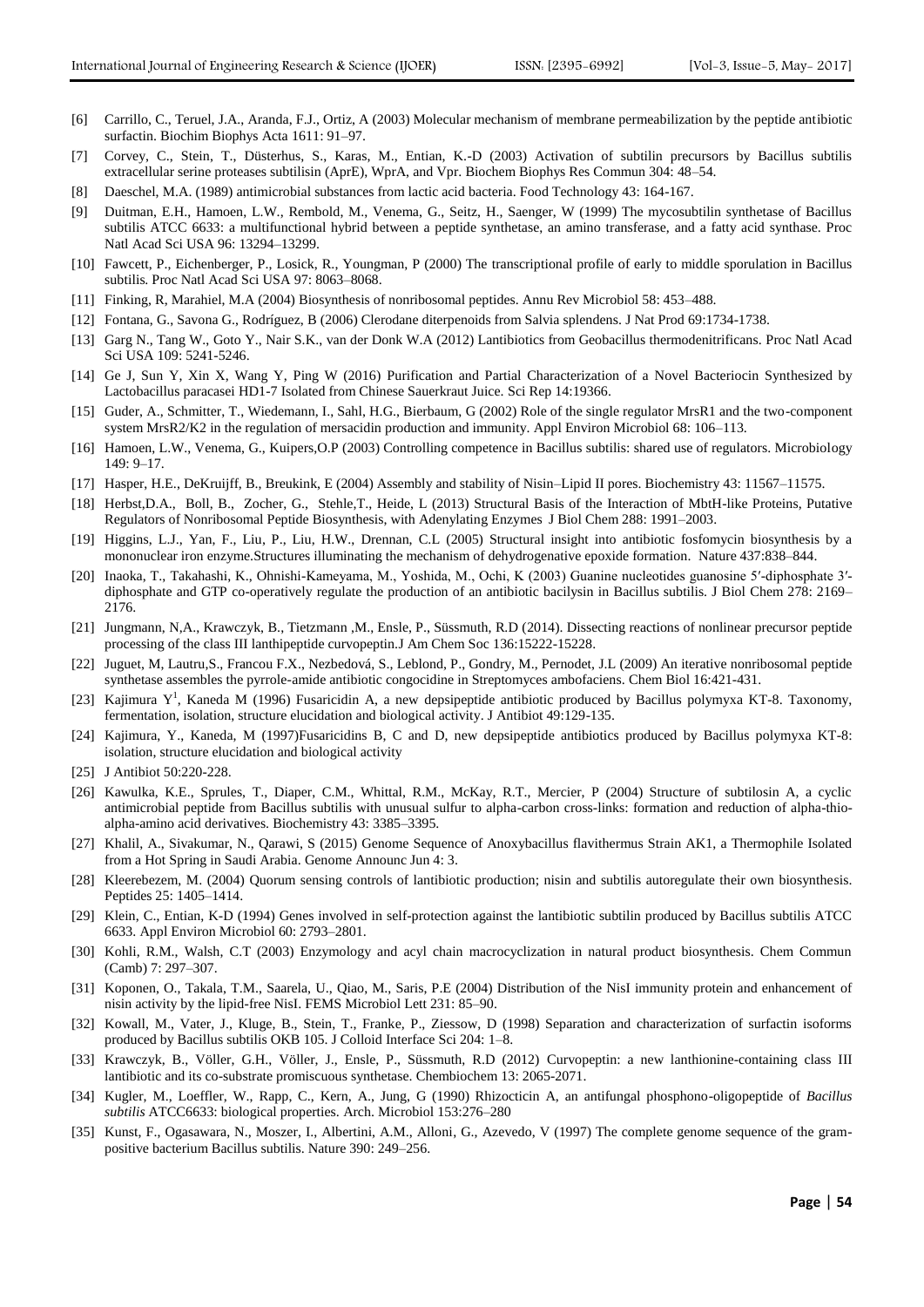- [36] Laber, B., Lindell, S.D., Pohlenz, H.D (1994) Inactivation of *Escherichia coli* threonine synthase by dl-*Z*-2-amino-5-phosphono-3 pentenoic acid. Arch. Microbiol 161: 400–403.
- [37] Lambalot, R.H., Gehring, A.M., Flugel, R.S., Zuber, P., LaCelle, M., Marahiel, M.A (1996)
- [38] A new enzyme superfamily–the phosphopantetheinyl transferases. Chem Biol 3: 923–936.
- [39] Lin, S.C.*,* Minton, M.A.*,* Sharma, M.M. Georgiou, G. *(*1994*)* Structural and immunological characterization of a biosurfactant produced by *Bacillus licheniformis* JF-2*.* Appl Environ Microbiol 60*:* 31*–*38*.*
- [40] Majumar, S.K., Bose, S.K. (1996) Mycobacillin, a new antifungal antibiotic produced by B.subtilis. Nature 181: 134-135.
- [41] Majumar, S.K., Bose, S.K. (1960) Amino acid sequence in mycobacillin. Biochem J 74: 596-599.
- [42] Masschelein J., Clauwers, C., Stalmans, K., Nuyts, K., De Borggraeve, W., Briers, Y., Aertsen, A., Michiels, C.W., Lavigne, R (2015[\) The zeamine antibiotics affect the integrity of bacterial membranes.](http://www.ncbi.nlm.nih.gov/pubmed/25452285) Appl Environ Microbiol 81:1139-1146.
- [43] McAuliffe, O., Hill, C., Ross, R.P. (1999) Inhibition of Listeria monocytogenes in Cottage cheese manufactured with a lasticin3147 producing starter culture J.Appl. Microbiol 8: 251-256.
- [44] McAuliffe, O., Ross, R.P., Hill, C. (2001) Lantibiotics: structure, biosynthesis and mode of action. FEMS Microbiol Rev 25: 285– 308.
- [45] McClerren, A.L., Cooper, L.E., Chao Quan Neil. T., Kelleher, N.L., van der Donk, W.A (2006) Discovery and in vitro biosynthesis of haloduracin, a two-component lantibiotic. Proc.Natl.Acad.Sci USA 103: 17242-17248.
- [46] Marx, R., Stein, T., Entian, K-D., Glaser, S. J (2001) Structure of the Bacillus subtilis peptide antibiotic subtilosin A determined by 1H-NMR and matrix assisted laser desorption/ionization time-of-flight mass spectrometry. J Protein Chem 20: 501–506.
- [47] Mendo, S., Faustino N.A., Sarmento A.C., Amado F., Moir A.J (2004) .Purification and characterization of a new peptide antibiotic produced by a thermotolerant Bacillus licheniformis strain[. Biotechnol Lett](http://www.ncbi.nlm.nih.gov/pubmed/?term=.Mendo%2C+S%2C+Faustino+N.A%2C+Sarmento+A.C%2C+Amado+F%2C+Moir+A.J.+%282004%29+Biotechnol.+26%2C+15.) 26:115-119.
- [48] Mikulík, K., Chuan-Ling Qiao., Petřík, T., Puscheva, M., Zavarzin, G.A (1988) Elongation factor Tu of the extreme thermophilic hydrogen oxidizing bacterium Calerobacterium hydrogenophilum Biochem.Biophys. Res.Commun 155: 384-391.
- [49] Mikulík, K., Jiránová,A., Manas,J., Spižek, J., Anděra, L., Savelyeva, N.D (1990) Peptide synthesis on ribosimes of an extreme thermophilic hydrogen bacterium Calerobacterium hydrogenophilum.Arch.Microbiol 153:248-253.
- [50] Mikulík, K., Anděrová, M (1994) Role of polyamines in the binding of initiator tRNA to the 70S ribosomes of extreme thermophilic bacterium Calerobacterium hydrogenophilum. Arch.Microbiol 161: 508-513.
- [51] Mootz, H.D., Finking, R., Marahiel, M.A (2001) 4′-phosphopantetheine transfer in primary and secondary metabolism of Bacillus subtilis. J Biol Chem 276: 37289–37298.
- [52] Moyne, A.L., Cleveland, T.E., Tuzun, S (2004) Molecular characterization and analysis of the operon encoding the antifungal lipopeptide bacillomycin D. FEMS Microbiol Lett 234: 43–49.
- [53] Muhammad, S.A., Ahmad S., Hameed, A (2009) Report: antibiotic production by thermophilic Bacillus specie SAT-4. [Pak J Pharm](http://www.ncbi.nlm.nih.gov/pubmed/?term=Muhammad%2C+S.A%2C+Ahmad+S%2C+Hameed+A%2C+J.Pharm.Sci.+%282009%29+22%2C+339-345.)  [Sci.](http://www.ncbi.nlm.nih.gov/pubmed/?term=Muhammad%2C+S.A%2C+Ahmad+S%2C+Hameed+A%2C+J.Pharm.Sci.+%282009%29+22%2C+339-345.) 22:339-345.
- [54] Mukherjee, A.K. Das, K. *(*2005*)* Correlation between diverse cyclic lipopeptides production and regulation of growth and substrate utilization by *Bacillus subtilis* strains in a particular habitat*.* FEMS Microbiol Ecol 54*:* 479*–*489.
- [55] Nakano, M.M., Corbell, N., Besson, J., Zuber, P (1992) Isolation and characterization of sfp: a gene that functions in the production of the lipopeptide biosurfactant, surfactin, in Bacillus subtilis. Mol Gen Genet 232: 313–321.
- [56] Nakano, M.M., Zheng, G., and Zuber, P (2000) Dual control of sbo-alb operon expression by the Spo0 and ResDE systems of signal transduction under anaerobic conditions in Bacillus subtilis. J Bacteriol 182: 3274–3277.
- [57] Naruse, N.*,* Tenmyo, O.*,* Kobaru, S.*,* Kamei, H.*,* Miyaki, T.*,* Konishi, M., Oki, T *(*1990*)* Pumilacidin, a complex of new antiviral antibiotics – production, isolation, chemical properties, structure and biological activity*.* J Antibiot 43*:* 267*–*280*.*
- [58] [Novotny, J.F.Jr,](http://www.ncbi.nlm.nih.gov/pubmed/?term=Novotny%20JF%20Jr%5BAuthor%5D&cauthor=true&cauthor_uid=1514786) [Perry, J.J](http://www.ncbi.nlm.nih.gov/pubmed/?term=Perry%20JJ%5BAuthor%5D&cauthor=true&cauthor_uid=1514786) (1992) Characterization of bacteriocins from two strains of Bacillus thermoleovorans, a thermophilic hydrocarbon-utilizing species. Appl Environ Microbiol. 58: 2393-2396.
- [59] Oman, T.J,. van der Donk, W.A (2010) Follow the leader: the use of leader peptides to guide natural product biosynthesis. Nat Chem Biol 6: 9-18.
- [60] Omura, S., Murata, M., Hanaki, H., Hinotozawa, K., Oiwa, R., Tanaka, H (1984) Phosalacine, a new herbicidal antibiotic containing phosphinothricin. Fermentation, isolation, biological activity and mechanism of action. J Antibiot 37:829–835
- [61] [Paik,](http://www.ncbi.nlm.nih.gov/pubmed/?term=Paik%20SH%5BAuthor%5D&cauthor=true&cauthor_uid=9722542) S.H., [Chakicherla, A.,](http://www.ncbi.nlm.nih.gov/pubmed/?term=Chakicherla%20A%5BAuthor%5D&cauthor=true&cauthor_uid=9722542) [Hansen, J.N](http://www.ncbi.nlm.nih.gov/pubmed/?term=Hansen%20JN%5BAuthor%5D&cauthor=true&cauthor_uid=9722542) (1998)Identification and characterization of the structural and transporter genes for, and the chemical and biological properties of, sublancin 168, a novel lantibiotic produced by Bacillus subtilis 168. [J Biol Chem](http://www.ncbi.nlm.nih.gov/pubmed/9722542) 273: 23134- 23142.
- [62] [Palomo,](http://www.ncbi.nlm.nih.gov/pubmed/?term=Palomo%20S%5Bauth%5D) S., [González,](http://www.ncbi.nlm.nih.gov/pubmed/?term=Gonz%26%23x000e1%3Blez%20I%5Bauth%5D) I., [de la Cruz,M](http://www.ncbi.nlm.nih.gov/pubmed/?term=de%20la%20Cruz%20M%5Bauth%5D)., [Martín,J](http://www.ncbi.nlm.nih.gov/pubmed/?term=Mart%26%23x000ed%3Bn%20J%5Bauth%5D)., [Tormo,](http://www.ncbi.nlm.nih.gov/pubmed/?term=Tormo%20JR%5Bauth%5D)J.R., [Anderson,](http://www.ncbi.nlm.nih.gov/pubmed/?term=Anderson%20M%5Bauth%5D)M., [. Hill,](http://www.ncbi.nlm.nih.gov/pubmed/?term=Hill%20RT%5Bauth%5D) R.T., [Vicente,](http://www.ncbi.nlm.nih.gov/pubmed/?term=Vicente%20F%5Bauth%5D) F., [Reyes,](http://www.ncbi.nlm.nih.gov/pubmed/?term=Reyes%20F%5Bauth%5D) F., [Genilloud,](http://www.ncbi.nlm.nih.gov/pubmed/?term=Genilloud%20O%5Bauth%5D) O (2013) Sponge-Derived *Kocuria* and *Micrococcus* spp. as Sources of the New Thiazolyl Peptide Antibiotic Kocurin. Mar Drugs 11: 1071–1086.
- [63] Radhakrishnan, M., Balaji, S., Balagurunathan, R (2007) Thermotolerant actinomycetes from Himalayan Mountain-antagonistic potential, characterization and identification of selected strains. Malaysian Appl.Biol 36: 59-65.
- [64] Ray, S.S., Johnson, M.C., Ray, B (1989) Bacteriocin plasmids of Pediococcus acidilactis. J. Indian Microbiology 4: 163-171.
- [65] Rea, [MC.,](http://www.ncbi.nlm.nih.gov/pubmed/?term=Rea%20MC%5BAuthor%5D&cauthor=true&cauthor_uid=20616009) [Dobson, A.](http://www.ncbi.nlm.nih.gov/pubmed/?term=Dobson%20A%5BAuthor%5D&cauthor=true&cauthor_uid=20616009), [O'Sullivan, O.,](http://www.ncbi.nlm.nih.gov/pubmed/?term=O%27Sullivan%20O%5BAuthor%5D&cauthor=true&cauthor_uid=20616009) [Crispie, F.](http://www.ncbi.nlm.nih.gov/pubmed/?term=Crispie%20F%5BAuthor%5D&cauthor=true&cauthor_uid=20616009), [Fouhy, F.](http://www.ncbi.nlm.nih.gov/pubmed/?term=Fouhy%20F%5BAuthor%5D&cauthor=true&cauthor_uid=20616009), [Cotter, P.D.](http://www.ncbi.nlm.nih.gov/pubmed/?term=Cotter%20PD%5BAuthor%5D&cauthor=true&cauthor_uid=20616009), [Shanahan F.](http://www.ncbi.nlm.nih.gov/pubmed/?term=Shanahan%20F%5BAuthor%5D&cauthor=true&cauthor_uid=20616009), [Kiely, B.](http://www.ncbi.nlm.nih.gov/pubmed/?term=Kiely%20B%5BAuthor%5D&cauthor=true&cauthor_uid=20616009), [Hill, C.](http://www.ncbi.nlm.nih.gov/pubmed/?term=Hill%20C%5BAuthor%5D&cauthor=true&cauthor_uid=20616009), [Ross, R.P](http://www.ncbi.nlm.nih.gov/pubmed/?term=Ross%20RP%5BAuthor%5D&cauthor=true&cauthor_uid=20616009) (2011) Effect of broad- and narrow-spectrum antimicrobials on Clostridium difficile and microbial diversity in a model of the distal colon. [Proc](http://www.ncbi.nlm.nih.gov/pubmed/20616009)  [Natl Acad Sci U S A](http://www.ncbi.nlm.nih.gov/pubmed/20616009) 108: 4639-4644.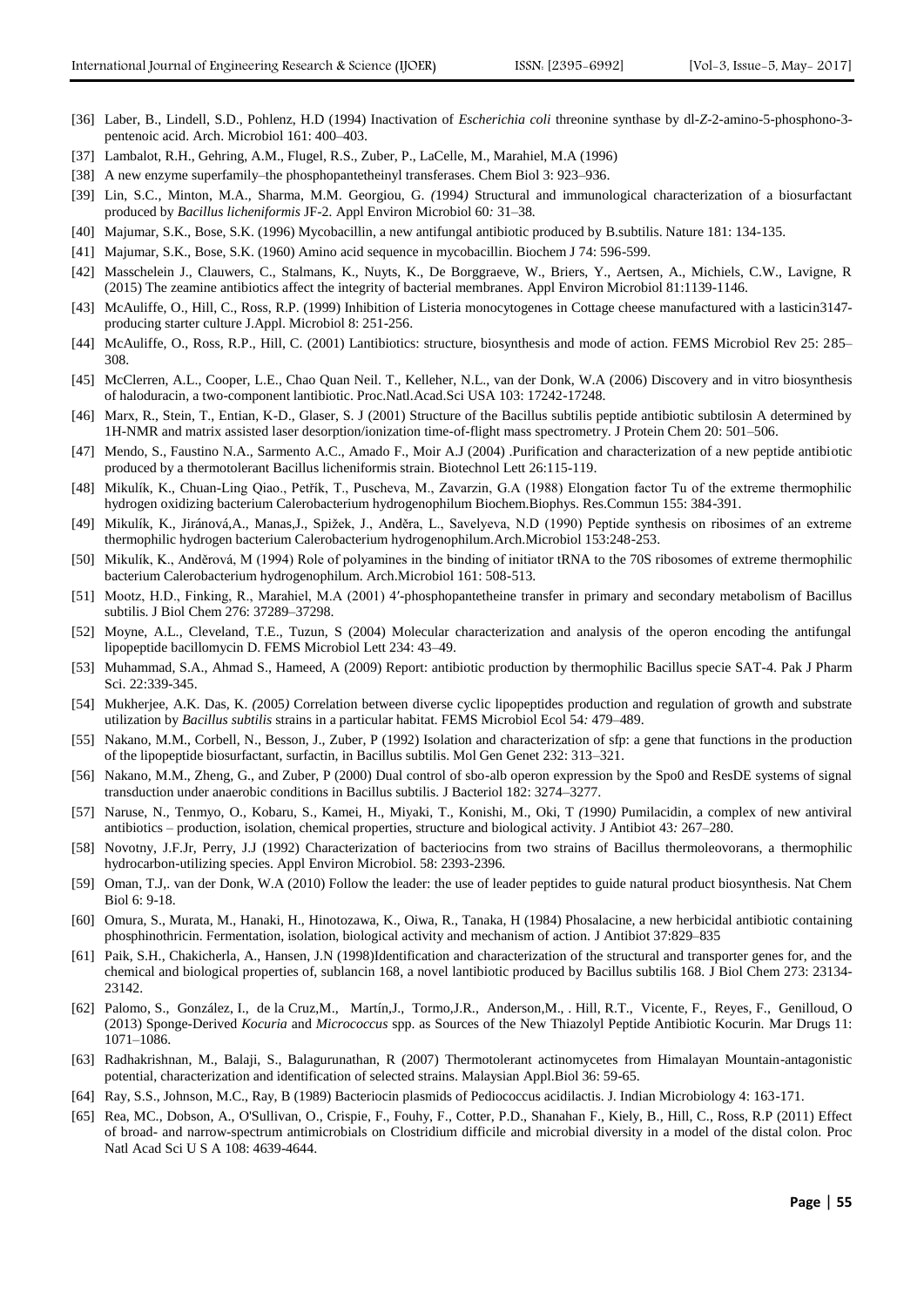- [66] Ren, G., Strobel, J., Sears, M. Park, A (2010) Geobacillus sp., a thermophilic soil bacterium producing volatile antibiotics. Microb.Ecol 60: 130-136.
- [67] Ryan, M., Rea, M.C., Hill, C., Ross, R.P (1996). An application of cheddar cheese manufacture for a strain of Lactococcus lactis producing a novel broad spectrum bacteriocin lacticin 3147. Appl. Environ. Microbiol **62**, 612-619.
- [68] Rince, A (1994) Cloning, expression and nucleotide sequence of the of genes involved in production of lactoccin DR a bacteriocin from Lactococcus lactis susp.lactis Appl Environ. Microbiol 60 1652-1657.
- [69] Rollema, H.S., Metzger, J.W., Both, P., Kuipers, O.P., Siezen, R.J (1996) Structure and biological activity of chemically modified nisinA species. Eur.J.Biochem.241, 716-722.
- [70] Ross, R.P., Morgan, S., Hill, C. (2002) Preservation and fermentation: past, present and future. Int J Food Microbiol 79: 3–16.
- [71] Scholz, R., Vater, J., Buchharjo, A., Wang, Z., He, Y., Dietel, K., Schwecke, T., Herfort, S., Lasch, P., Borris, R (2014) Amylocyclin a novel circular bacteriocin produced by Bacillus amyloliquefaciens FZB42. J.Bacteriol 196: 1842-1852.
- [72] Schneider, T., Sahl, H.G. (2010) Lipid II and other bactoprenol-bound cell wall precursors as drug targets. Curr Opin Investig Drugs 11, 157-164.
- [73] Schnell, N., Entian, K.D., Schneider, U., Götz, F., Zahner, H., Kellner, R., Jung, G (1988) Prepeptide sequence of epidermin, a ribosomally synthesized antibiotic with four sulphide-rings. Nature 333: 276–278.
- [74] Severina, E., Severin, A., Tomasz, A. J (1998) Antibacterial efficacy of nisin against multidrug-resistant Gram-positive pathogens. Antiot.Chemother 41: 341-347.
- [75] Sieber, S.A., Marahiel, M.A (2003) Learning from nature's drug factories: nonribosomal synthesis of macrocyclic peptides. J Bacteriol 185: 7036–7043.
- [76] Sylla, J., Alsanius, B. W., Krüger, E., Reineke, A., Strohmeier, S., Wohanka, W (2013) Leaf microbiota of strawberries as affected by bio-logical control agents. Phytopathology 103:1001-1011.
- [77] Stein, T., Borchert, S., Kiesau, P., Heinzmann, S., Klöss, S., Klein, C (2002a) Dual control of subtilin biosynthesis and immunity in Bacillus subtilis. Mol Microbiol 44: 403–416.
- [78] Stein, T., Borchert, S., Conrad, B., Feesche, J., Hofemeister, B., Hofemeister, J., Entian, K-D (2002b) Two different lantibiotic-like peptides originate from the ericin gene cluster of Bacillus subtilis A1/3. J Bacteriol 184: 1703–1711.
- [79] Stein, T., Heinzmann, S., Solovieva, I., Entian, K.D (2003a) Function of Lactococcus lactis nisin immunity genes nisI and nisFEG after coordinated expression in the surrogate host Bacillus subtilis. J Biol Chem 278: 89–94.
- [80] Stein, T., Heinzmann, S., Kiesau, P., Himmel, B., Entian, K.D (2003b). The spa-box for transcriptional activation of subtilin biosynthesis and immunity in Bacillus subtilis. Mol Microbiol 47: 1627–1636.
- [81] Stein, T., Düsterhus, S., Stroh, A., Entian, K.D (2004) Subtilosin production by two Bacillus subtilis subspecies and variance of the sbo-alb cluster. Appl Environ Microbiol 70: 2349–2353.
- [82] Stein, T., Heinzmann, S., Düsterhus, S., Borchert, S., Entian, K.D (2005) Expression and functional analysis of subtilin immunity genes spaIFEG in the subtilin-sensitive host Bacillus subtilis MO1099. J Bacteriol 187: 822–828.
- [83] Steinborn, G., Hajirezaei, M.R., Hofemeister, J (2005) Bac genes for recombinant bacilysin and anticapsin production in Bacillus host strains. Arch Microbiol 183: 71–79.
- [84] Steller, S., Vollenbroich, D., Leenders, F., Stein, T., Conrad, B., Hofemeister, J (1999) Structural and functional organization of the fengycin synthetase multienzyme system from Bacillus subtilis b213 and A1/3. Chem Biol 6: 31–41.
- [85] Steller, S., Sokoll, A., Wilde, C., Bernhard, F., Franke, P., Vater, J (2004) Initiation of surfactin biosynthesis and the role of the SrfDthioesterase protein. Biochemistry 43: 11331–11343.
- [86] [tenBrink B.,](http://www.ncbi.nlm.nih.gov/pubmed/?term=ten%20Brink%20B%5BAuthor%5D&cauthor=true&cauthor_uid=7961186) [Minekus M.](http://www.ncbi.nlm.nih.gov/pubmed/?term=Minekus%20M%5BAuthor%5D&cauthor=true&cauthor_uid=7961186), [van der Vossen J.M.](http://www.ncbi.nlm.nih.gov/pubmed/?term=van%20der%20Vossen%20JM%5BAuthor%5D&cauthor=true&cauthor_uid=7961186), [Leer R.J.](http://www.ncbi.nlm.nih.gov/pubmed/?term=Leer%20RJ%5BAuthor%5D&cauthor=true&cauthor_uid=7961186), [Huis in't Veld J.H](http://www.ncbi.nlm.nih.gov/pubmed/?term=Huis%20in%27t%20Veld%20JH%5BAuthor%5D&cauthor=true&cauthor_uid=7961186) (1994) Antimicrobial activity of lactobacilli: preliminary characterization and optimization of production of acidocin B, a novel bacteriocin produced by Lactobacillus acidophilus M46. [J Appl Bacteriol](http://www.ncbi.nlm.nih.gov/pubmed/?term=j.appl.+bacteriol.+77%2C140-148+%281994%29) 77:140-148.
- [87] Thimon, L., Peypoux, F., Wallach, J., Michel, G (1995) Effect of the lipopeptide antibiotic, iturin A, on morphology and membrane ultrastructure of yeast cells. FEMS Microbiol Lett 128: 101–106.
- [88] Thompson, C.J., Seto, H (1995) Bialaphos. Biotechnology 28:197–222.
- [89] Tosato, V., Albertini, A,M., Zotti, M., Sonda, S., Bruschi, C.V (1997) [Sequence completion, identification and definition of the](http://www.ncbi.nlm.nih.gov/pubmed/9387222)  fengycin [operon in Bacillus subtilis 168.M](http://www.ncbi.nlm.nih.gov/pubmed/9387222)icrobiology 143 :3443-3450.
- [90] Tsuge, K., Ohata, Y., Shoda, M (2001a) Gene yerP, involved in surfactin self-resistance in Bacillus subtilis. Antimicrob Agents Chemother 45: 3566–3573.
- [91] Tsuge, K., Akiyama, T., Shoda, M (2001b) Cloning, sequencing, and characterization of the iturin A operon J Bacteriol 183: 6265– 6273.
- [92] Vater, J.*,* Kablitz, B.*,* Wilde, C.*,* Franke, P.*,* Mehta, N., Cameotra, S.S *(*2002*)* Matrix-assisted laser desorption ionization-time of flight mass spectrometry of lipopeptide biosurfactants in whole cells and culture filtrates of *Bacillus subtilis* C-1 isolated from petroleum sludge*.* Appl Environ Microbiol 68*:* 6210*–*6219*.*
- [93] Vanittanakom, N., Loeffler, W., Koch, U., Jung, G (1986) Fengycin a novel antifungal lipopeptide antibiotic produced by Bacillus subtilis F-29-3 J Antibiot (Tokyo) 39: 888–901.
- [94] Venugopalan V., Tripathi S.K., Nahar, P., Saradhi, P.P., Das, R.H., Gautam, H.K ( 2013) [Characterization of canthaxanthin isomers](http://www.ncbi.nlm.nih.gov/pubmed/23412067)  [isolated from a new soil Dietzia sp. and their antioxidant activities.](http://www.ncbi.nlm.nih.gov/pubmed/23412067) J Microbiol Biotechnol 23:237-245.
- [95] Walsh, C.T., Fischbach, M.A (2010) Natural products version 2.0: connecting genes to molecules J Am Chem Soc 132:2469-2493.